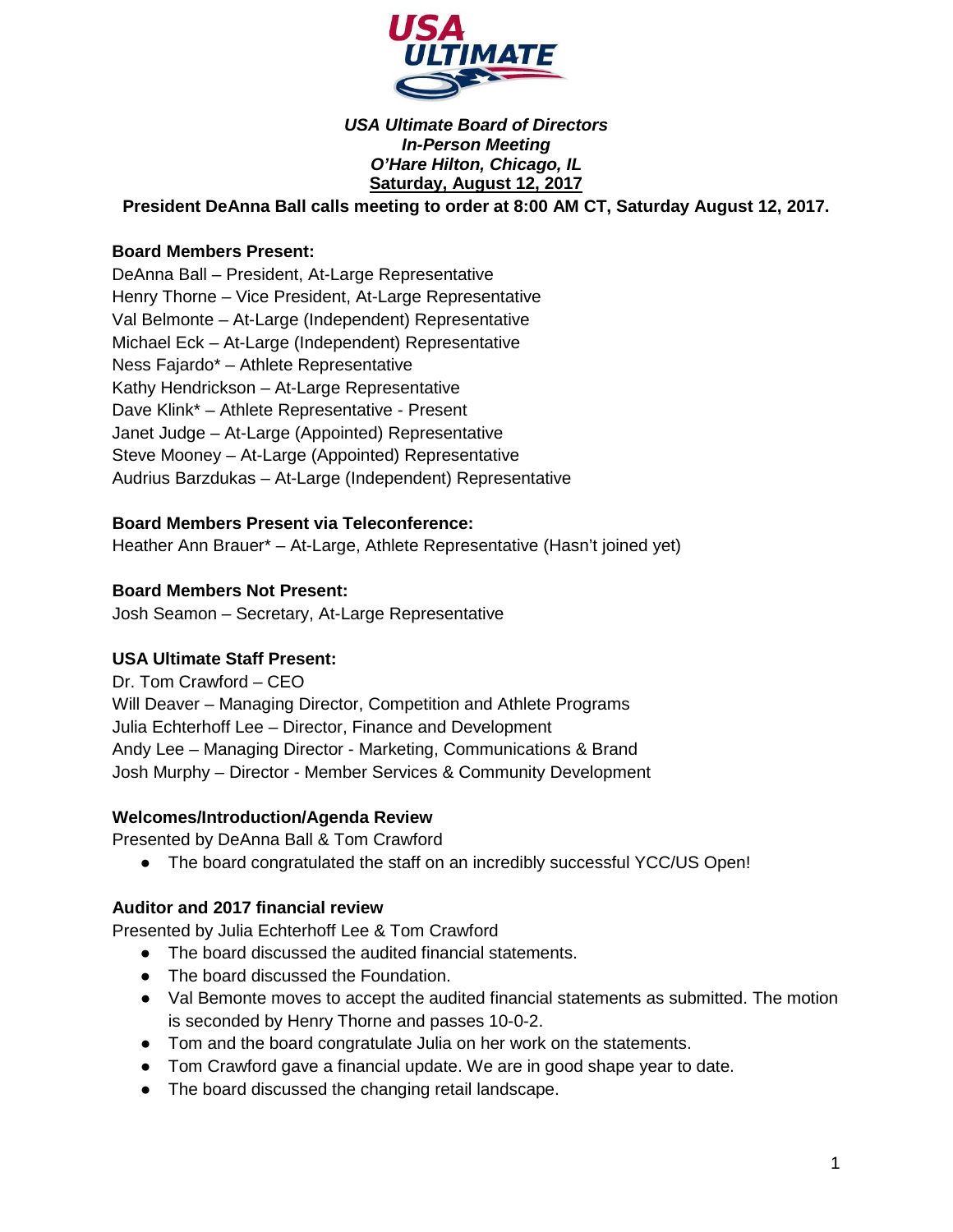- The board discussed membership demographics, growth of the sport, membership levels, and event expansions.
- The US Open Club Championships is the largest event USAU has ever run. 49 games were broadcast.
- The board heard an update on SBO growth.

## **Branding Presentation**

Presented by Tom Crawford & Hats and Rabbits

- The board heard an update on recent work with microsites as well as the operational capabilities of Hats and Rabbits.
- The board discussed the momentum created by the US Open, the start of the 50th anniversary year, the power of a loyal fan base, and the USAU brand.
- The ESPN2 broadcast and streaming options elicited an enormous positive response.
- The board heard strategies for growing the USAU brand.
- The board was shown an update on various marketing strategies and packages.

## **Pro-leagues**

Presented by Dave Klink

- The board discussed the AUDL.
- Dave Klink moves that "That the CEO of USA Ultimate and the President of the USA Ultimate board expand communications and a non-binding dialogue with the leaders of the AUDL." The motion is seconded by Val Belmonte and passes 10-0-2.

# **Strategic Plan Update**

Presented by Henry Thorne

- The board heard an update from the strategic planning committee.
- The presentation focused on how to better engage non-elite players as well as how to promote, uphold, and invigorate SoTG as growth continues.
- Will Deaver and Tom Crawford offered information regarding survey methodology and nuance as well as the use of focus groups.

## **EDWG Update**

Presented by Janet Judge & DeAnna Ball

- The Working Group is actively working to update our gender equity policy.
- The Working Group is looking at many different types of equity as well as folding in more active work regarding inclusion.
- The board heard an update regarding recent EDWG conference calls.
- Plans are in the works to launch and equity and inclusion microsite as well as to introduce internal bias training.

## **Strategic Investment**

Presented by Tom Crawford

- The board heard an update regarding ideas on how to grow USAU's financial base.
- SBOs are an essential pillar to growth.